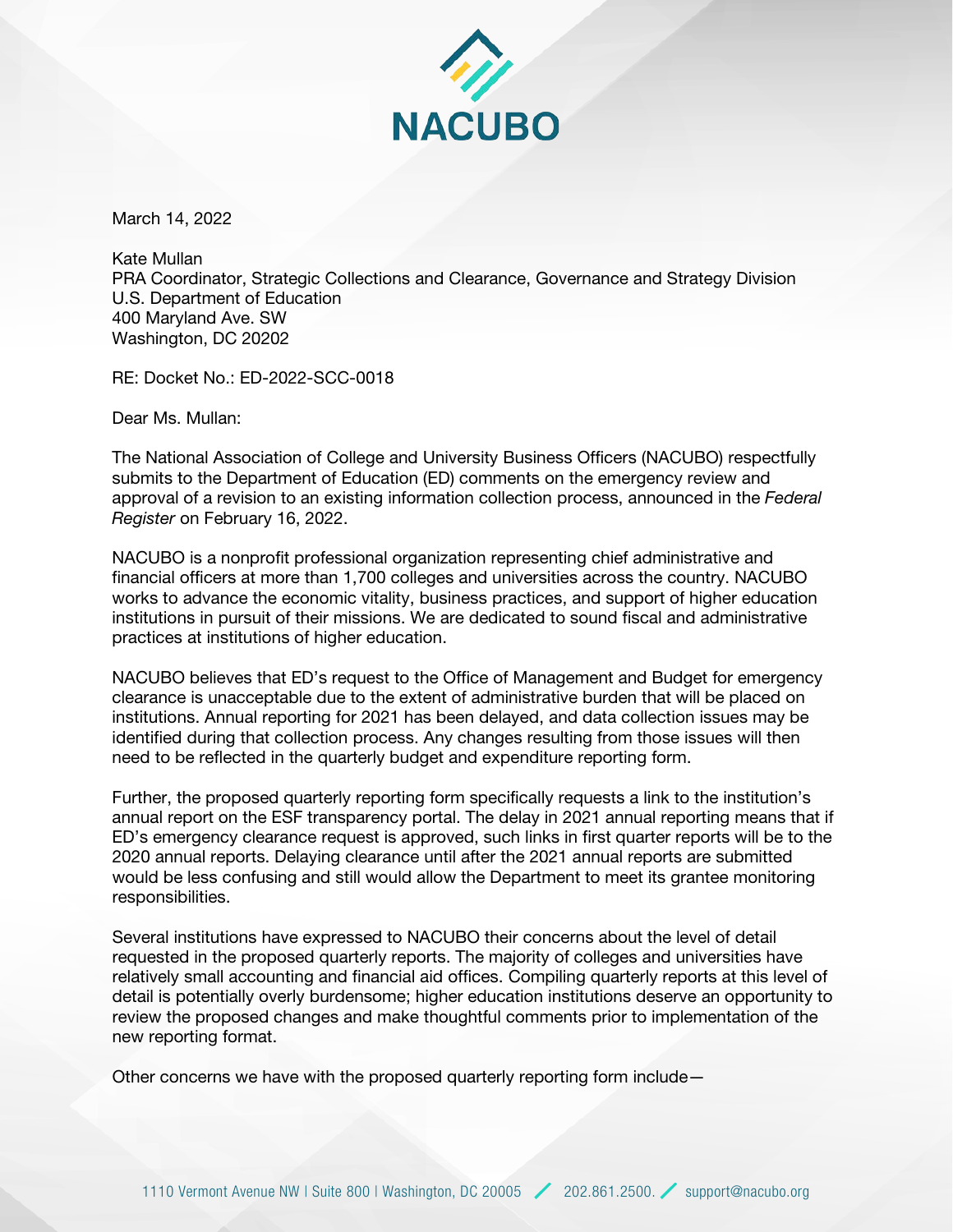- The form is redundant with regard to institutional HEERF funds used to provide aid to students.
- There is a lack of clarity concerning use of funds to discharge student account balances.
- When institutional funds are used for emergency aid to students, the character or nature of those funds are subject to student aid HEERF rules. All funds subject to student aid rules should be reported in the Student Aid quarterly report, not the Institutional Aid report. The Department assumes that institutions have bifurcated the tracking of institutional aid funds used for student aid. In many cases, this is not the case. The purpose of the funds' usage—emergency student aid—rather than the original source of the HEERF funds is monitored.

We also have some comments on the quarterly reporting form itself. Attached to this letter is a marked-up version of the form with NACUBO's questions, comments, and suggested changes.

NACUBO does not think it makes sense to roll out a new quarterly report on an emergency basis because it is reasonably likely that the form will have to be amended again after 2021 annual reporting is complete, and because there is not sufficient time for grantees to study and comment on the proposed changes. This is especially true in light of the recent announcement from ED stating that institutions with HEERF grant award balances over \$1,000 will automatically be granted no-cost extensions until June 30, 2023. It would be better for all parties if ED would wait to develop and introduce a new quarterly reporting form in the second quarter of 2022.

NACUBO respectfully requests that ED reconsider and withdraw its request for emergency clearance from OMB to allow institutions sufficient time to comment on the proposed collection and reporting process.

We appreciate the opportunity to comment on this data collection emergency approval. Please do not hesitate to contact NACUBO's policy team at [advocacy@nacubo.org](mailto:advocacy@nacubo.org) for further discussion.

Sincerely,

El Geth & Clark

Elizabeth L. Clark Vice President, Policy and Research

Attachment

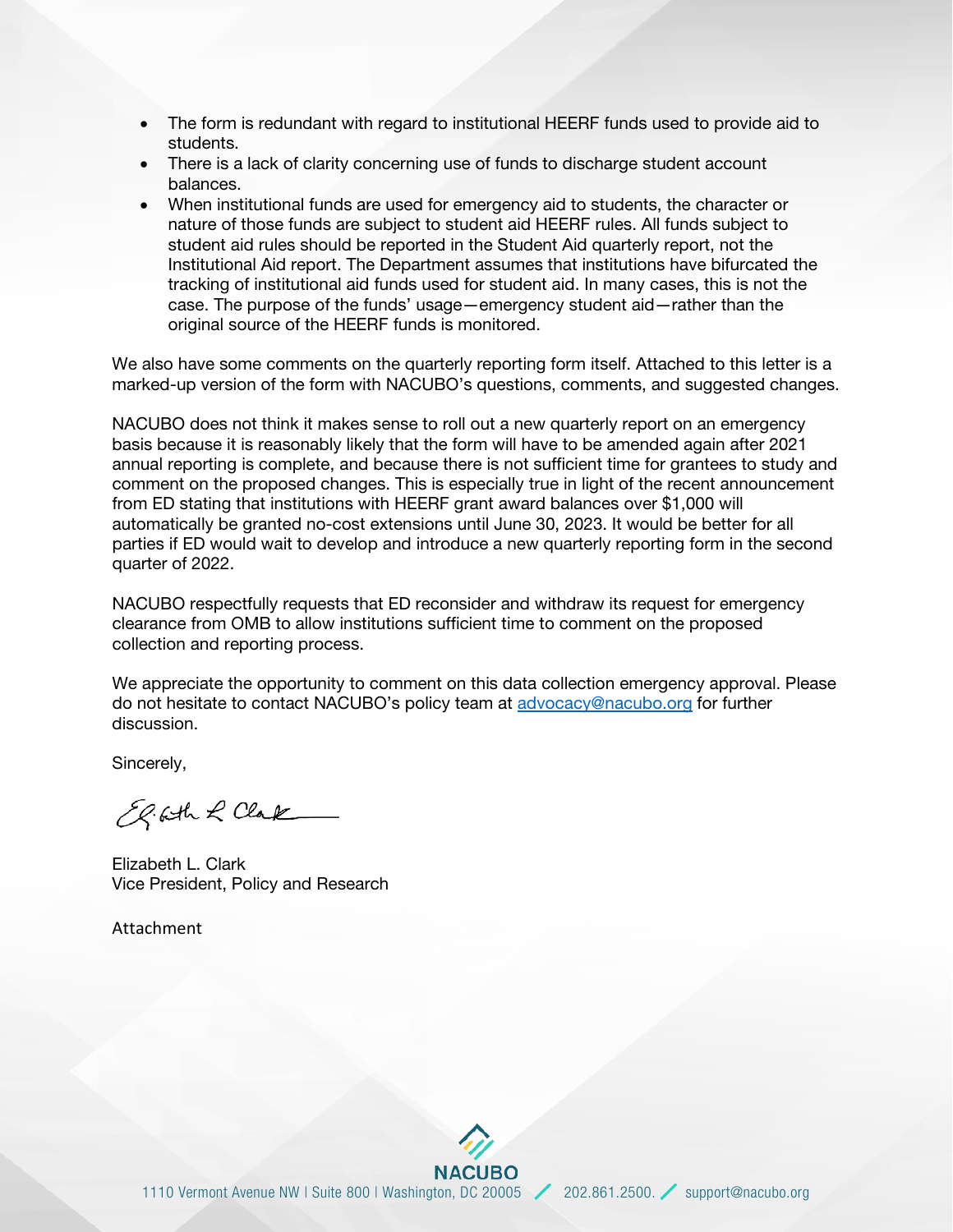## <span id="page-2-0"></span>Quarterly Budget and Expenditure Reporting for HEERF I, II, and III (a)(1) Institutional Portion, (a)(2), and (a)(3), if applicable

| <b>Institution Name:</b>                                                    |       | Date of Report: |              | <b>Covering Quarter Ending:</b> |                    |                         |
|-----------------------------------------------------------------------------|-------|-----------------|--------------|---------------------------------|--------------------|-------------------------|
| PR/Award Number(s): P425F                                                   | P425J | P425K:          | <b>P425L</b> | P425M:                          | P425N:             |                         |
| <b>Total Amount of Funds Awarded:</b> Section (a)(1) Institutional Portion: |       |                 |              | Section $(a)(2)$ :              | Section $(a)(3)$ : | Final Report? $\square$ |

1) Please provide a link to your annual report located on the ESF transparency portal so the public can review the full details of your HEERF grant usage over the last calendar year, including methodologies used to award HEERF funds to students, academic success of HEERF recipients, and other details:

- a) Emergency grants to students and
- b) Discharging student account balances
- 3) How much of your HEERF student funds remain left to be disbursed at the end of the reporting period?
- 4) Complete the following table.<sup>[1](#page-2-0)</sup>

| Emergency Financial Aid Grants Awarded to Students (direct grants and amounts reimbursed) |  |                     |                |                  |
|-------------------------------------------------------------------------------------------|--|---------------------|----------------|------------------|
|                                                                                           |  | <b>All students</b> | Undergraduates | <b>Graduates</b> |

*<sup>2)</sup>* What proportion of students received emergency grants, from the Institutional Portion, and how much did students receive by student type and fund type? *Why not simply ask for the dollar amount from the institutional portion used for:*

 $1$  For the initial report and each report thereafter, institutions should use data suppression or other statistical methodologies to protect the personally identifiable information from student education records consistent with the Family Educational Rights and Privacy Act (20 U.S.C. 1232g; 34 CFR part 99) and any applicable state laws. For this report when the total number of students who received HEERF emergency financial aid grants as undergraduates, graduates, or in total is less than 10, but not 0, then the institution should display the total number of students as less than 10 ("<10") on the publicly available websites controlled by the institution. Additionally, IHEs should use complementary suppression to protect values that could be inferred otherwise. For example, if the total student count is equal to 25, the undergraduate amount is equal to 20, and the graduate amount equal to 5, IHEs should report both the undergraduate and graduate amount as '-'. The total student count can remain displayed as is.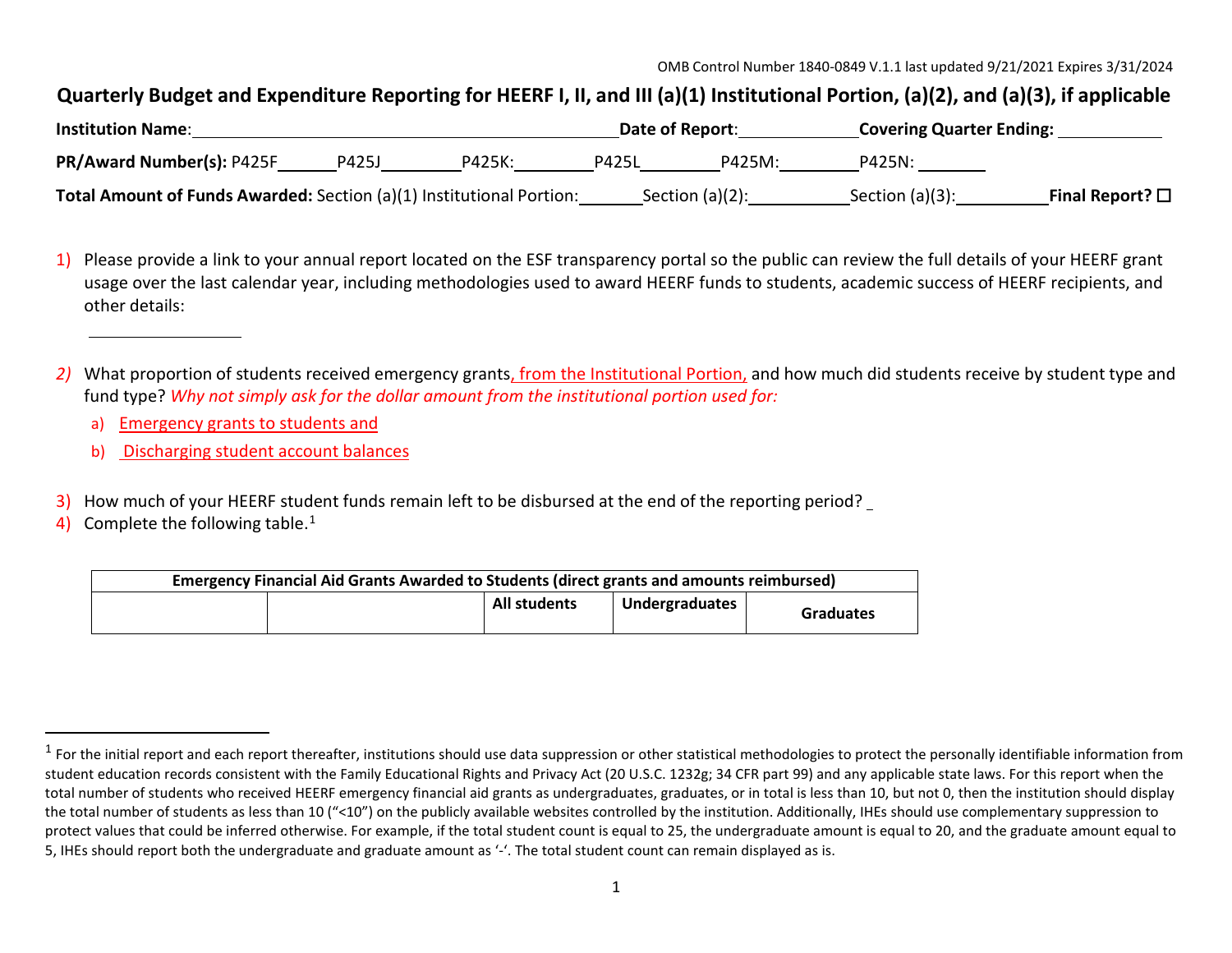| <b>Number of Students</b>  | How many students were<br>enrolled? (unduplicated<br>count for the reporting<br>period) |  |  |
|----------------------------|-----------------------------------------------------------------------------------------|--|--|
| <b>Number of HEERF</b>     | How many students                                                                       |  |  |
| <b>Student Recipients-</b> | received HEERF emergency                                                                |  |  |
| <b>Emergency Grants to</b> | financial aid grants?                                                                   |  |  |
| <b>Students</b>            | (unduplicated across all                                                                |  |  |
| (unduplicated)             | <b>HEERF</b> sections)                                                                  |  |  |
| <b>HEERF Amount</b>        | What was the amount                                                                     |  |  |
| <b>Disbursed (Section</b>  | disbursed directly to                                                                   |  |  |
| 18004(a)(1) Student        | students as Emergency                                                                   |  |  |
| <b>Aid Portion)</b>        | <b>Financial Aid Grants?</b>                                                            |  |  |
|                            | What was the amount                                                                     |  |  |
|                            | used to cover a                                                                         |  |  |
|                            | student's outstanding                                                                   |  |  |
|                            | account balance for                                                                     |  |  |
|                            | costs such as debt                                                                      |  |  |
|                            | forgiveness, room,                                                                      |  |  |
|                            | board, tuition, or fees                                                                 |  |  |
|                            | (upon receiving                                                                         |  |  |
|                            | affirmative written                                                                     |  |  |
|                            | consent from students                                                                   |  |  |
|                            | to doso)? If funds                                                                      |  |  |
|                            | were not used for this                                                                  |  |  |
|                            | purpose, report \$0.                                                                    |  |  |
|                            | What was the amount                                                                     |  |  |
|                            | disbursed directly to                                                                   |  |  |
|                            | students as Emergency                                                                   |  |  |
|                            | <b>Financial Aid Grants?</b>                                                            |  |  |
| <b>HEERF Amount</b>        | This is already asked                                                                   |  |  |
|                            | above.                                                                                  |  |  |

 $\mathbf{I}$ 

 $\Box$ 

┯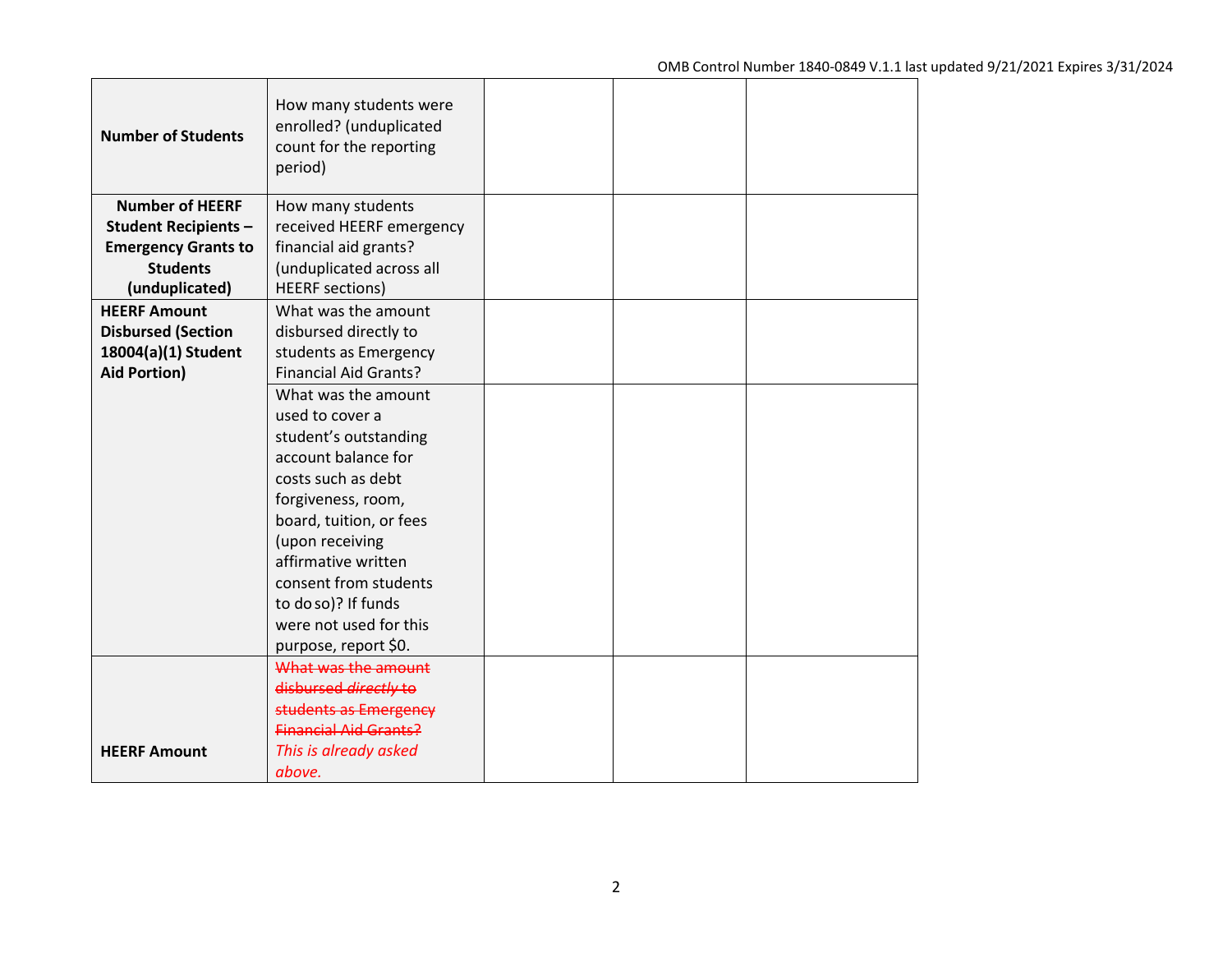| <b>Disbursed</b>                                                                     | What was the amount used     |  |  |
|--------------------------------------------------------------------------------------|------------------------------|--|--|
| (18004(a)(1)                                                                         | to cover a student's         |  |  |
| Institutional                                                                        | outstanding account          |  |  |
| Portion)                                                                             | balance for costs such as    |  |  |
|                                                                                      | debt forgiveness, room,      |  |  |
|                                                                                      | board, tuition, or fees ? If |  |  |
|                                                                                      | funds were not used for this |  |  |
|                                                                                      | purpose, report \$0.         |  |  |
|                                                                                      | Please provide               |  |  |
|                                                                                      | clarification; it sounds     |  |  |
|                                                                                      | like ED wants to know        |  |  |
|                                                                                      | the amount of                |  |  |
|                                                                                      | institutional funds          |  |  |
|                                                                                      | used to discharge            |  |  |
|                                                                                      | student balances.            |  |  |
|                                                                                      | What was the amount          |  |  |
|                                                                                      | disbursed directly to        |  |  |
| <skip for<="" logic="" th=""><th>students as Emergency</th><th></th><th></th></skip> | students as Emergency        |  |  |
| those who did not<br>receive these                                                   | Financial Aid Grants? If     |  |  |
|                                                                                      | funds were not used for this |  |  |
| funds>                                                                               | purpose, report \$0.         |  |  |
|                                                                                      | What was the amount used     |  |  |
| <b>HEERF Amount</b>                                                                  | to cover a student's         |  |  |
| <b>Disbursed (Section</b>                                                            | outstanding account          |  |  |
| $18004 (a)(2)$ )-                                                                    | balance for costs such as    |  |  |
| <b>HBCUs, TCCUs,</b>                                                                 | debt forgiveness, room,      |  |  |
| MSIs, SIP)                                                                           | board, tuition, or fees? If  |  |  |
|                                                                                      | funds were not used for this |  |  |
|                                                                                      | purpose, report \$0.         |  |  |
|                                                                                      | Same comments under          |  |  |
|                                                                                      | $(a)$ (1) above apply to     |  |  |
|                                                                                      | $(a)$ $(2)$ funds.           |  |  |
|                                                                                      | What was the amount          |  |  |
| <skip for<="" logic="" th=""><th>disbursed directly to</th><th></th><th></th></skip> | disbursed directly to        |  |  |
| those who did not                                                                    | students as Emergency        |  |  |
| receive these                                                                        | Financial Aid Grants? If     |  |  |
| funds>                                                                               | funds were not used for this |  |  |
|                                                                                      | purpose, report \$0.         |  |  |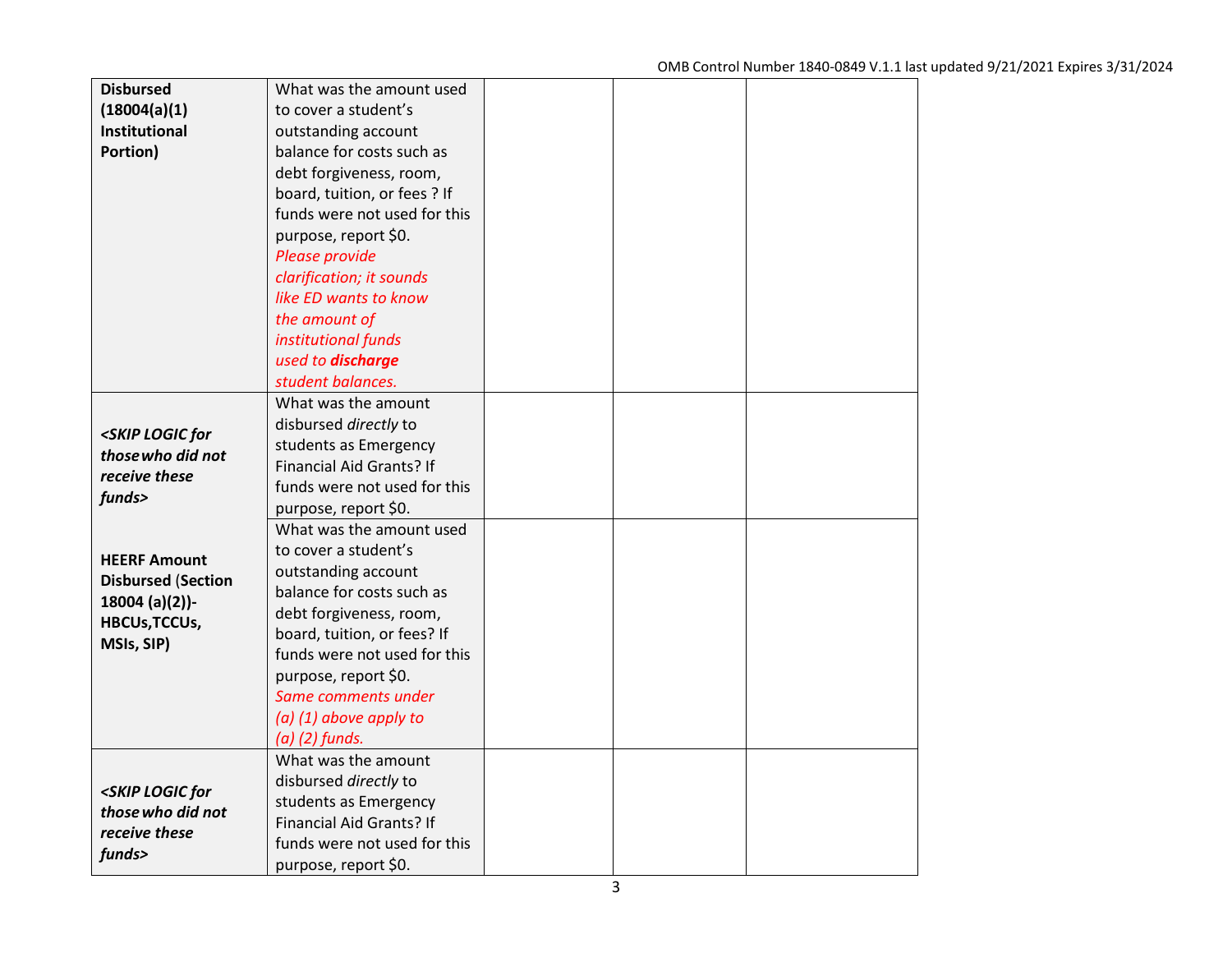| <b>HEERF Amount</b><br><b>Disbursed (Section</b><br>18004 (a)(3))- FIPSE<br><b>&amp;SAIHE</b>                                               | What was the amount used<br>to cover a student's<br>outstanding account<br>balance for costs such as<br>debt forgiveness, room,<br>board, tuition, or fees? If<br>funds were not used for this<br>purpose, report \$0.<br>Same comments under<br>$(a)$ (1) above apply to<br>$(a)$ (3) funds.       |  |  |
|---------------------------------------------------------------------------------------------------------------------------------------------|-----------------------------------------------------------------------------------------------------------------------------------------------------------------------------------------------------------------------------------------------------------------------------------------------------|--|--|
| <skip for<br="" logic="">those who did not<br/>receive these<br/>funds&gt;</skip>                                                           | What was the amount<br>disbursed directly to<br>students as Emergency<br>Financial Aid Grants? If<br>funds were not used for this<br>purpose, report \$0.                                                                                                                                           |  |  |
| <b>HEERF Amount</b><br><b>Disbursed (Section</b><br>18004 (a)(4))-<br>Proprietary<br><b>Institutions Grant</b><br><b>Funds for Students</b> | What was the amount used<br>to cover a student's<br>outstanding account<br>balance for costs such as<br>debt forgiveness, room,<br>board, tuition, or fees (upon<br>receiving affirmative written<br>consent from students to do<br>so)? If funds were not used<br>for this purpose,<br>report \$0. |  |  |
| <b>HEERF Amount of</b><br><b>Grants Disbursed</b>                                                                                           | What was the amount<br>of grants disbursed to<br>students through all<br><b>HEERF</b> funds? This<br>question should be the                                                                                                                                                                         |  |  |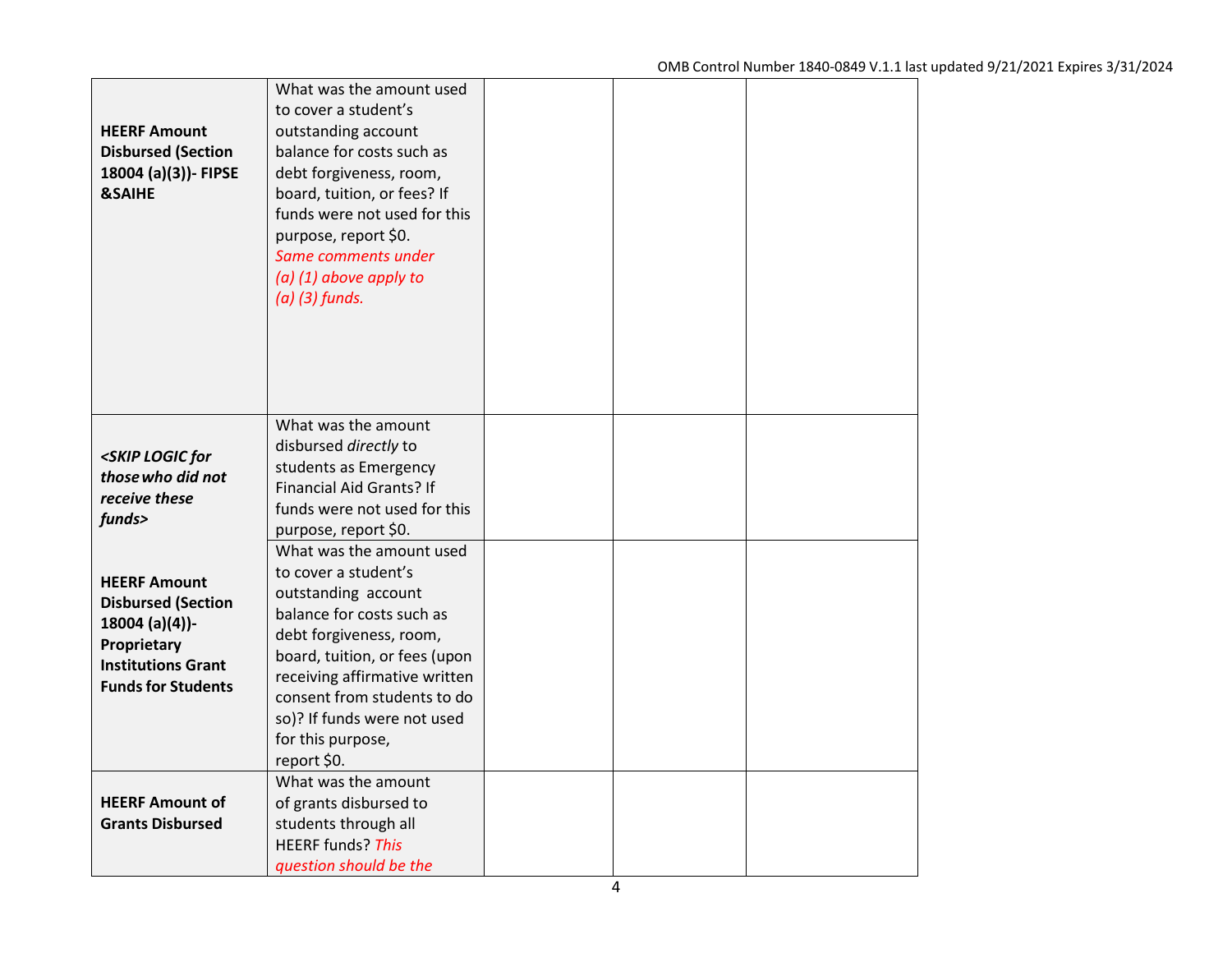|                             | only operative               |  |  |
|-----------------------------|------------------------------|--|--|
|                             | question on the              |  |  |
|                             | <b>Institutional Portion</b> |  |  |
|                             | <b>Reporting Form. All</b>   |  |  |
|                             | other student related        |  |  |
|                             | questions (above)            |  |  |
|                             | should then be covered       |  |  |
|                             | as part of Student           |  |  |
|                             | reporting.                   |  |  |
|                             | Among students who           |  |  |
|                             | received HEERF emergency     |  |  |
| <b>Average HEERF Amount</b> | financial aid grants, what   |  |  |
| <b>Awarded</b>              | was the average award        |  |  |
|                             | amount per student?          |  |  |
|                             | Is this for ALL              |  |  |
|                             | emergency aid or just        |  |  |
|                             | from the institutional       |  |  |
|                             | portion distributed as       |  |  |
|                             | emergency aid? It            |  |  |
|                             | should be for ALL            |  |  |
|                             | emergency aid grants,        |  |  |
|                             | because there is an          |  |  |
|                             | assumption that              |  |  |
|                             | institutions bifurcate       |  |  |
|                             | the tracking of              |  |  |
|                             | <b>Institutional Portion</b> |  |  |
|                             | funds that were used         |  |  |
|                             | for emergency student        |  |  |
|                             | aid. Rather institutions     |  |  |
|                             | should report on all         |  |  |
|                             | <b>HEERF</b> funds that were |  |  |
|                             | designated for student       |  |  |
|                             | emergency aid.               |  |  |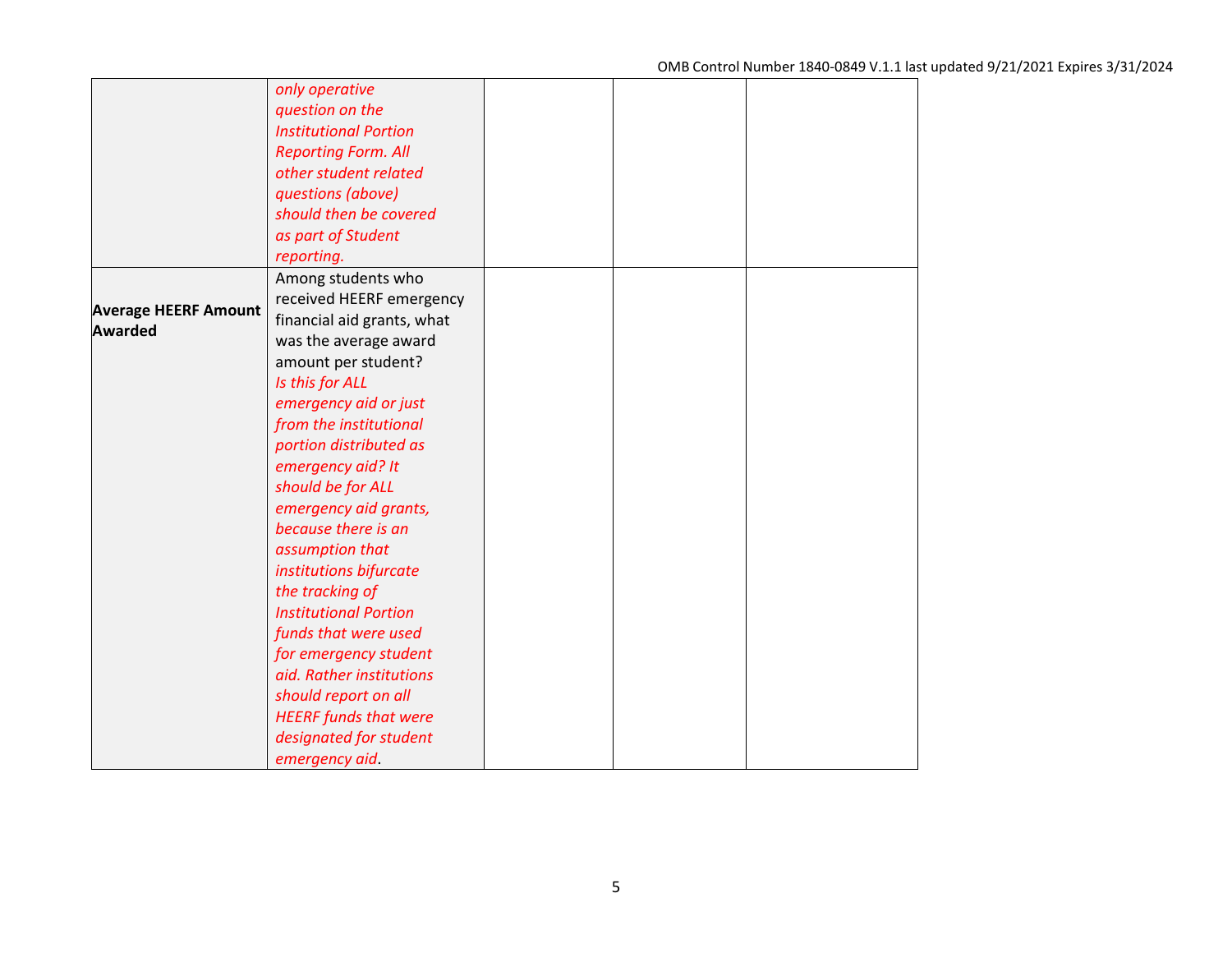- 5) Institutional expenditures
	- operation andmaintenance of plant, academic programs, residential programs, future institutional aid)? a) Has your institution designated HEERF program funds for a specific purpose or budget objective in future quarters (for example,
		- i) If no, are HEERF program funds being held in the institution's general fund for use as needed?
			- 1.1. If no HEERF program funds are being held in the institution's general fund, explain your institution's approach (1,000 characters maximum):

ii) If yes, provide the amount designated for a specific purpose or budget objective by calendar year and HEERF program fund:

<span id="page-7-0"></span>

| <b>HEERF program fund</b>       | Calendar year 2022 | Calendar year 2023 | Calendar year 2024 |
|---------------------------------|--------------------|--------------------|--------------------|
| (a)(1) Institutional Portion    |                    |                    |                    |
| (a)(2)- HBCUs, TCCUs, MSIs, SIP |                    |                    |                    |
| a(3)- FIPSE and SAIHE           |                    |                    |                    |

b) Provide the total amount of HEERF funds expended during the reporting period on each of the following categories:

| Category                                                                                                                                                                                                                                                                                                                                                                                           | Amount                               | Amount in (a)(2) | Amount in $(a)(3)$ | <b>Explanatory Notes</b> |
|----------------------------------------------------------------------------------------------------------------------------------------------------------------------------------------------------------------------------------------------------------------------------------------------------------------------------------------------------------------------------------------------------|--------------------------------------|------------------|--------------------|--------------------------|
|                                                                                                                                                                                                                                                                                                                                                                                                    | in $(a)(1)$<br>institutional dollars | dollars, if      | dollars, if        |                          |
|                                                                                                                                                                                                                                                                                                                                                                                                    |                                      | applicable       | applicable         |                          |
| Providing additional emergency financial aid grants to students. <sup>1</sup>                                                                                                                                                                                                                                                                                                                      |                                      |                  |                    |                          |
| Covering student outstanding account balances for costs such as<br>debt forgiveness, room, board, tuition, or fees (upon receiving<br>affirmative written consent from students to do so). These<br>questions are asked above, perhaps eliminate above questions and<br>just ask here. Also ask on a separate line the amount of<br>institutional funds used to <b>discharge</b> student balances. |                                      |                  |                    |                          |
| Indirect cost recovery/facilities and administrative costs charged<br>on the grants.                                                                                                                                                                                                                                                                                                               |                                      |                  |                    |                          |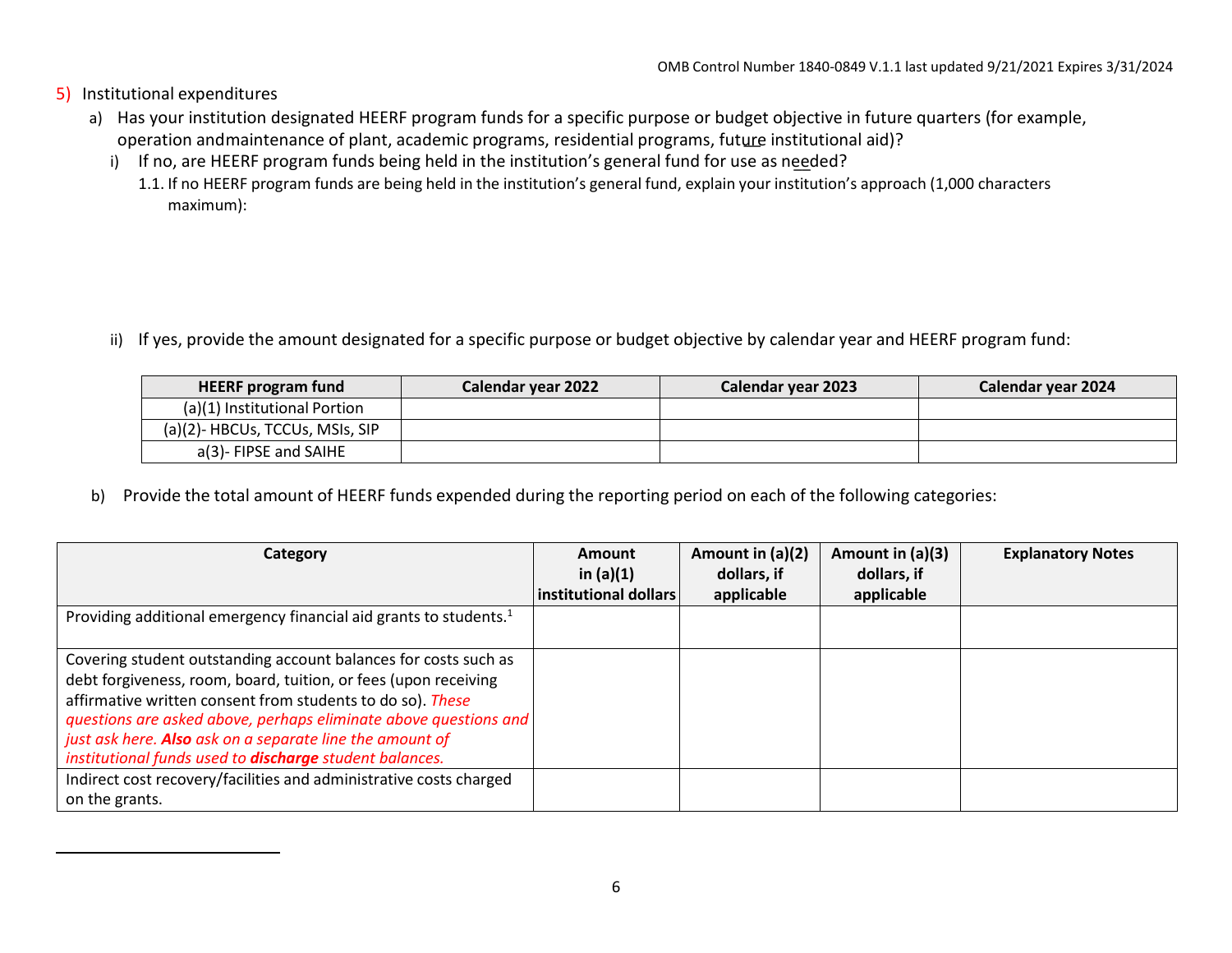## OMB Control Number 1840-0849 V.1.1 last updated 9/21/2021 Expires 3/31/2024

 $1$  To support expenses related to the disruption of campus operations due to coronavirus consistent with applicable law. This includes eligible expenses under a student's cost of attendance under CARES Act Section 18004(c), or any component of a student's cost of attendance or for emergency costs that arise due to coronavirus, such as tuition, food, housing, health care (including mental health care), or childcare, per Section 314(c) of the Coronavirus Response and Relief Supplemental Appropriations Act, 2021 (CRRSAA), and Section 2003 of the American Rescue Plan Act of 2021 (ARP).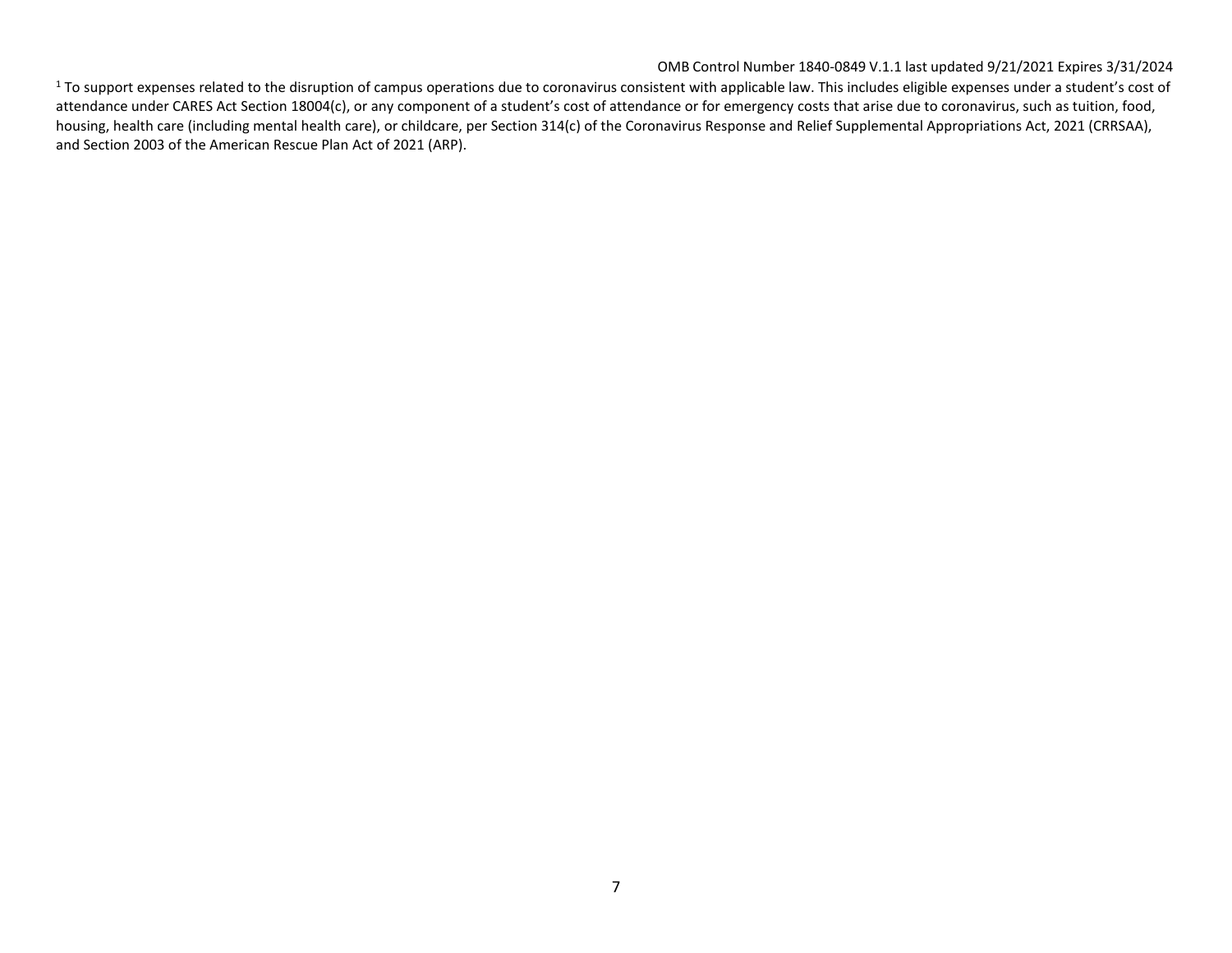<span id="page-9-0"></span>OMB Control Number 1840-0849 V.1.1 last updated 9/21/2021 Expires 3/31/2024

| Category                                                            | Amount<br>in $(a)(1)$<br>institutional dollars | Amount in (a)(2)<br>dollars, if<br>applicable | Amount in (a)(3)<br>dollars, if<br>applicable | <b>Explanatory Notes</b> |
|---------------------------------------------------------------------|------------------------------------------------|-----------------------------------------------|-----------------------------------------------|--------------------------|
| Covering the cost of providing additional technology hardware to    |                                                |                                               |                                               |                          |
| students, such as laptops or tablets, or covering the added cost of |                                                |                                               |                                               |                          |
| technology fees.                                                    |                                                |                                               |                                               |                          |
| Providing or subsidizing the costs of high-speed internet to        |                                                |                                               |                                               |                          |
| students or faculty to transition to an online environment.         |                                                |                                               |                                               |                          |
| Subsidizing off-campus housing costs due to dormitory closures      |                                                |                                               |                                               |                          |
| or decisions to limit housing to one student per room; subsidizing  |                                                |                                               |                                               |                          |
| housing costs to reduce housing density; paying for hotels or       |                                                |                                               |                                               |                          |
| other off-campus housing for students who need to be isolated;      |                                                |                                               |                                               |                          |
| paying travel expenses for students who need to leave campus        |                                                |                                               |                                               |                          |
| early due to coronavirus infections or campus interruptions.        |                                                |                                               |                                               |                          |
| Subsidizing food service to reduce density in eating facilities, to |                                                |                                               |                                               |                          |
| provide pre-packaged meals, or to add hours to food service         |                                                |                                               |                                               |                          |
| operations to accommodate social distancing.                        |                                                |                                               |                                               |                          |
| Costs related to operating additional class sections to enable      |                                                |                                               |                                               |                          |
| social distancing, such as those for hiring more instructors and    |                                                |                                               |                                               |                          |
| increasing campus hours of operations.                              |                                                |                                               |                                               |                          |
| Campus safety and operations. <sup>2</sup>                          |                                                |                                               |                                               |                          |
| Purchasing, leasing, or renting additional instructional equipment  |                                                |                                               |                                               |                          |
| and supplies (such as laboratory equipment or computers) to         |                                                |                                               |                                               |                          |
| reduce the number of students sharing equipment or supplies         |                                                |                                               |                                               |                          |
| during a single class period and to provide time for disinfection   |                                                |                                               |                                               |                          |
| between uses.                                                       |                                                |                                               |                                               |                          |
| Purchasing faculty and staff training in online instruction; or     |                                                |                                               |                                               |                          |
| paying additional funds to staff who are providing training in      |                                                |                                               |                                               |                          |
| addition to their regular job responsibilities.                     |                                                |                                               |                                               |                          |
| Purchasing, leasing, or renting additional equipment or software    |                                                |                                               |                                               |                          |
| to enable distance learning, or upgrading campus wi-fi access or    |                                                |                                               |                                               |                          |
| extending open networks to parking lots or public spaces, etc.      |                                                |                                               |                                               |                          |

<sup>&</sup>lt;sup>2</sup> Including costs or expenses related to the disinfecting and cleaning of dorms and other campus facilities, purchases of personal protective equipment (PPE), purchases of cleaning supplies, adding personnel to increase the frequency of cleaning, the reconfiguration of facilities to promote social distancing, etc.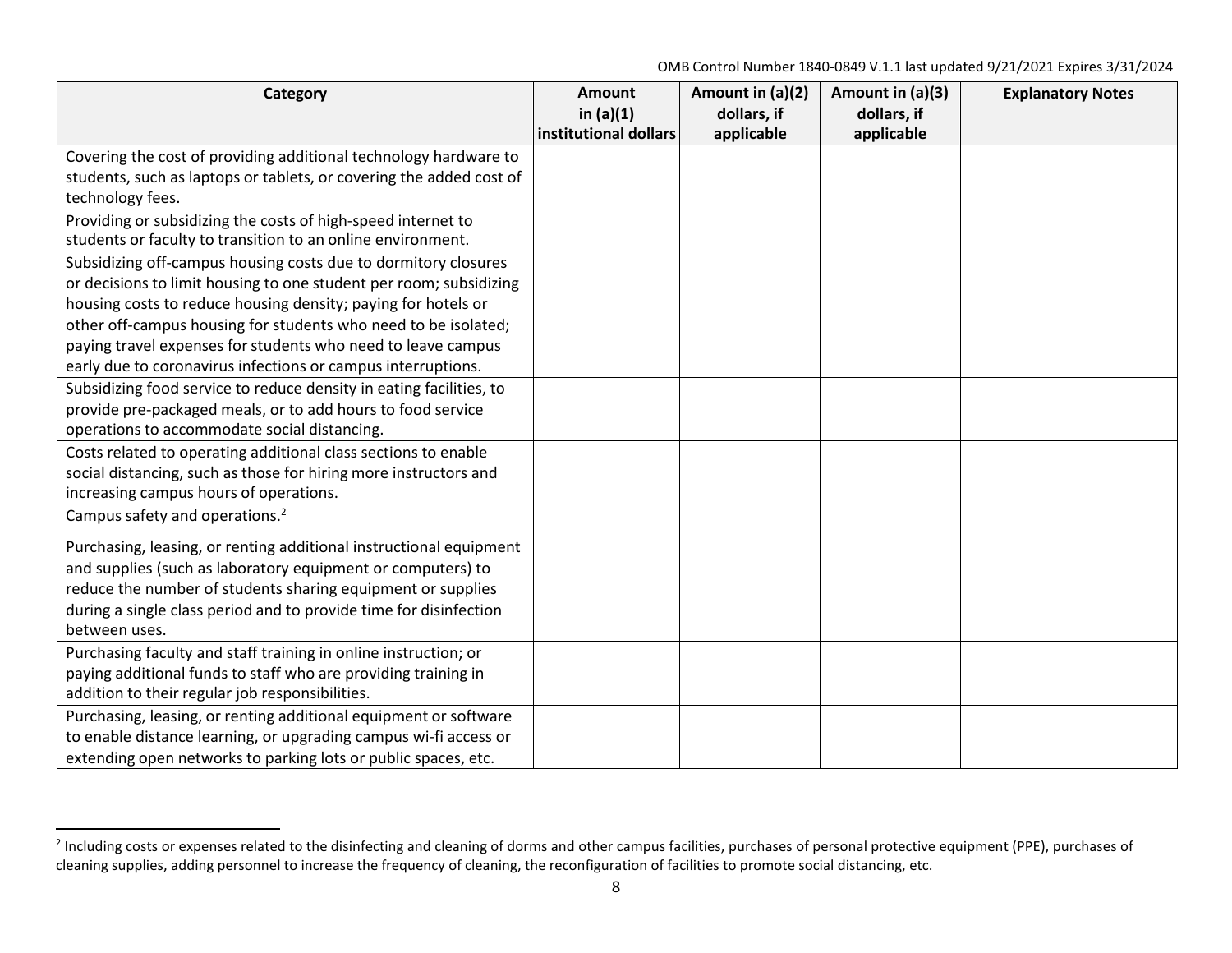<span id="page-10-1"></span><span id="page-10-0"></span>OMB Control Number 1840-0849 V.1.1 last updated 9/21/2021 Expires 3/31/2024

| Category                                                              | Amount                | Amount in (a)(2) | Amount in (a)(3) | <b>Explanatory Notes</b> |
|-----------------------------------------------------------------------|-----------------------|------------------|------------------|--------------------------|
|                                                                       | in $(a)(1)$           | dollars, if      | dollars, if      |                          |
|                                                                       | institutional dollars | applicable       | applicable       |                          |
| Implementing evidence-based practices to monitor and suppress         |                       |                  |                  |                          |
| coronavirus in accordance with public health guidelines. <sup>3</sup> |                       |                  |                  |                          |
| Conducting direct outreach to financial aid applicants about the      |                       |                  |                  |                          |
| opportunity to receive a financial aid adjustment due to the          |                       |                  |                  |                          |
| recent unemployment of a family member or independent                 |                       |                  |                  |                          |
| student, or other circumstances, described in section 479A of the     |                       |                  |                  |                          |
| Higher Education Act of 1965.                                         |                       |                  |                  |                          |
| Replacing lost revenue from all sources. <sup>4</sup>                 |                       |                  |                  |                          |
|                                                                       |                       |                  |                  |                          |
|                                                                       |                       |                  |                  |                          |

c) Estimate how much of the lost revenue reported above came from each of the following sources (if applicable):

| <b>Source of Lost Revenue</b>                                                   | <b>Estimated Amount</b> |
|---------------------------------------------------------------------------------|-------------------------|
| Academic sources                                                                |                         |
| Unpaid student accounts receivable or other student account debts (including    |                         |
| tuition, fees, and institutional charges)                                       |                         |
| Room and board                                                                  |                         |
| Enrollment declines, including reduced tuition, fees, and institutional charges |                         |
| Supported research                                                              |                         |
| Summer terms and camps                                                          |                         |
| Auxiliary services sources                                                      |                         |
| Cancelled ancillary events                                                      |                         |
| Disruption of food service                                                      |                         |

<sup>3</sup> Including funding to cover the cost of vaccine distribution.

<sup>4</sup> Please see the Department's HEERF Lost Revenue FAQs (March 19, 2021) for more information regarding what may be appropriately included in an estimate of lost revenue.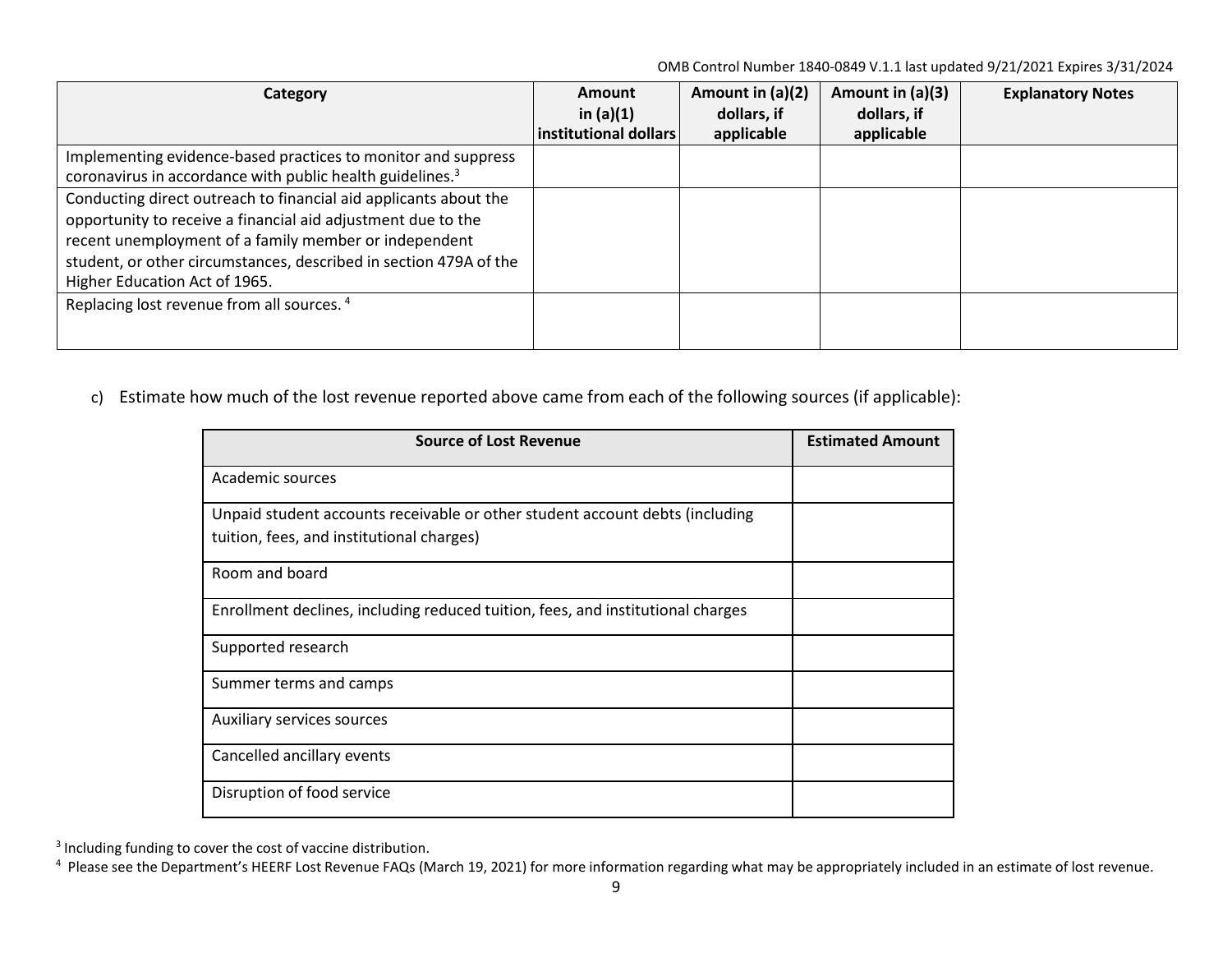| Dormitory services                                                                                                                                                                           |  |
|----------------------------------------------------------------------------------------------------------------------------------------------------------------------------------------------|--|
| Childcare services                                                                                                                                                                           |  |
| Use of facilities or venues, including external events such as weddings, receptions,<br>or conferences (other than facilities associated with sectarian instruction or<br>religious worship) |  |
| Bookstore revenue                                                                                                                                                                            |  |
| Parking revenue                                                                                                                                                                              |  |
| Lease revenue                                                                                                                                                                                |  |
| Royalties                                                                                                                                                                                    |  |
| Other operating revenue                                                                                                                                                                      |  |
| Total (a)(1) funds                                                                                                                                                                           |  |
| Total (a)(2) funds                                                                                                                                                                           |  |
| Total (a)(3) funds                                                                                                                                                                           |  |
| <b>TOTAL HEERF</b>                                                                                                                                                                           |  |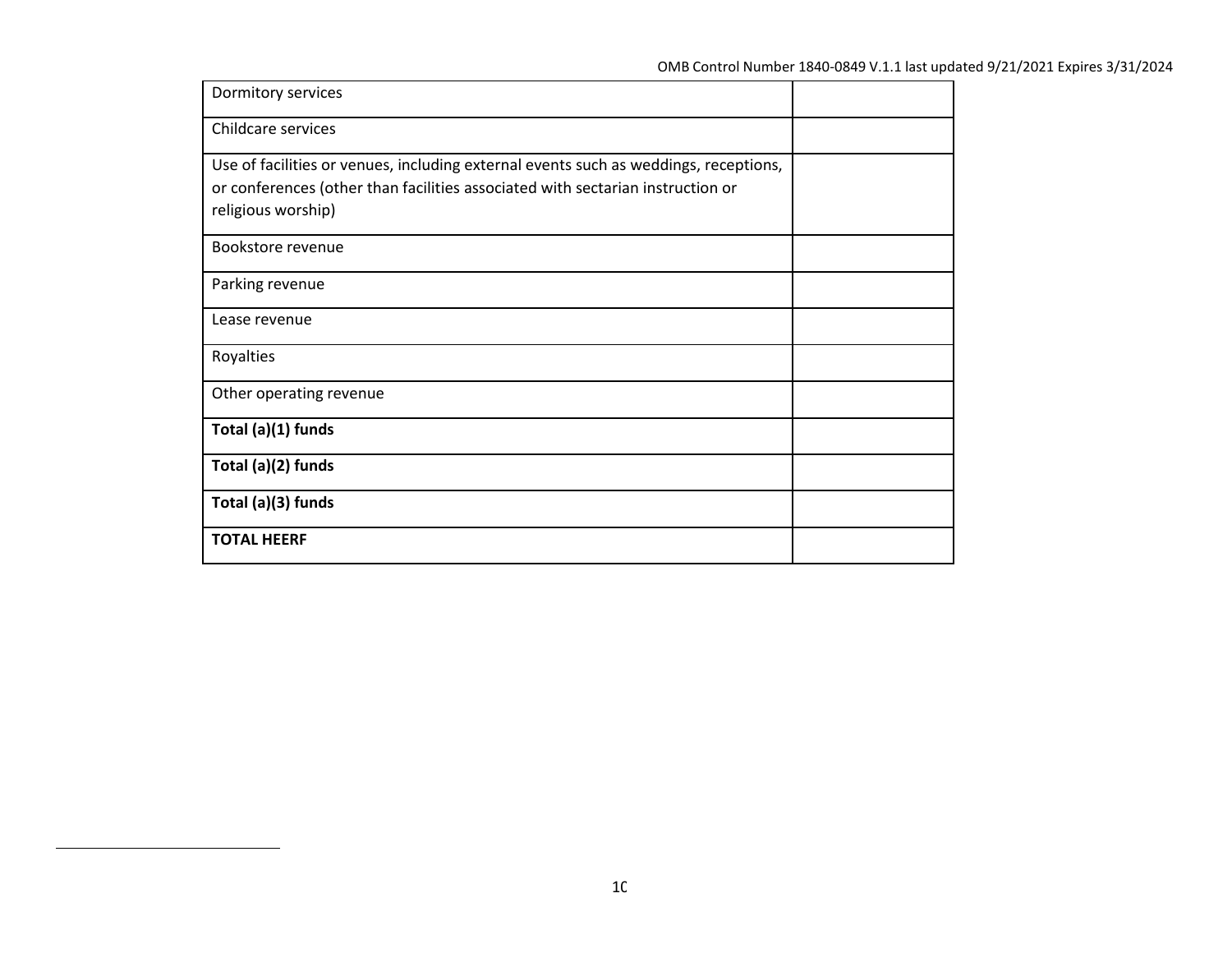## **Form Instructions**

*[Completing the Form:](mailto:HEERFreporting@ed.gov)* On each form, fill out the institution of higher education (IHE or institution) name, the date of the report, the appropriate quarter the report covers (3/31/22, 6/30/22, 9/30/22, 12/31/22), the 11-digit PR/Award Number (number is found in Box 2 of your Grant Award Notification (GAN)) for each HEERF grant funding stream as applicable, the total amount of funds awarded by the Department (including reserve funds if awarded), and check the box if the report is a "final report." Institutions that expended HEERF grant funds during the calendar quarter from January 1 – March 30, 2021 are required to post the quarterly report that involved the expenditure of HEERF II CRRSAA and HEERF I CARES Act funds. The Department did not previously affirmatively indicate this reporting requirement was in place for HEERF II CRRSAA funds. As such, institutions may have until the end of the second calendar quarter, June 30, 2021, to post these retroactive reports if they have not already done so.

In the charts, an institution must specify the amount of expended HEERF I, II, and IIII funds for each funding category: (a)(1) Institutional Portion; (a)(2), and (a)(3), if applicable. (a)(2) funds include Assistance Listing Numbers (ALNs) 84.425J (Historically Black Colleges and Universities (HBCUs)), 84.425K (Tribally Controlled Colleges and Universities (TCCUs)), 84.425L (Minority Serving Institutions (MSIs)), 84.425M (Strengthening Institutions Program (SIP)); (a)(3) funds are for ALN 84.425N (Fund for the Improvement of Postsecondary Education (FIPSE) Formula Grant) and 84.425S (SAIHE). Each category is deliberately broad and may not capture specific grant program requirements. Explanatory footnotes help clarify certain reporting categories. Provide brief explanatory notes for how funds were expended, including the title and brief description of each project or activity in which funds were expended. Do not include personally identifiable information (PII). Round expenditures to the nearest dollar. If there is no expenditure to report for a given cell, fill it with a "0." Please refrain from using any symbolsthroughout the form, including but not limited to "~."

*Posting the Form*: This form must be conspicuously posted on the institution's primary website on the same page the reports of the IHE's activities as to the emergency financial aid grants to students made with funds from the IHE's allocation under (a)(1) of the CARES Act, CRRSAA, and ARP (Student Aid Portion) are posted. It must be posted as a digital PDF. No handwritten or scanned PDFs are allowed. Please refrain from adding additional material to the uploaded form. The PDF must be named in the following manner: [8- digit OPEID] [Survey Name] [Quarter/Year] [Date of Release]. For example, 01177600 HEERF Q32021 101021. The 8-digit OPEID can be found at the [DAPIP website](https://ope.ed.gov/dapip/%23/home) or the [NCES website. I](https://nces.ed.gov/collegenavigator/)n the event a DUNS number applies to multiple OPEIDs, use the OPEID for the campus with the highest enrollment. The quarter pertains to the calendar year, following the same cadence the reporting periods follows. The date of release should be reported as the deadline for form submission, 10 days after the end of each reporting period. A new separate form must be posted covering each quarterly reporting period (September 30, December 31, March 31, June 30), concluding after either (1) posting the quarterly report ending September 30, 2023 or (2) when an institution has expended and liquidated all (a)(1) Institutional Portion, (a)(2), and (a)(3) funds and checks the "final report" box. IHEs must post this quarterly report form no later than 10 days after the end of each calendar quarter (October 10, January 10, April 10, July 10). Each quarterly report must be separately maintained in a PDF document linked directly from the IHE's HEERF reporting webpage. Reports must be maintained for at least three years after the submission of the final report per 2 CFR § 200.333. Any changes or updates after initial posting must be conspicuously noted after initial posting and the date of the change must be noted in the "Date of Report" line.